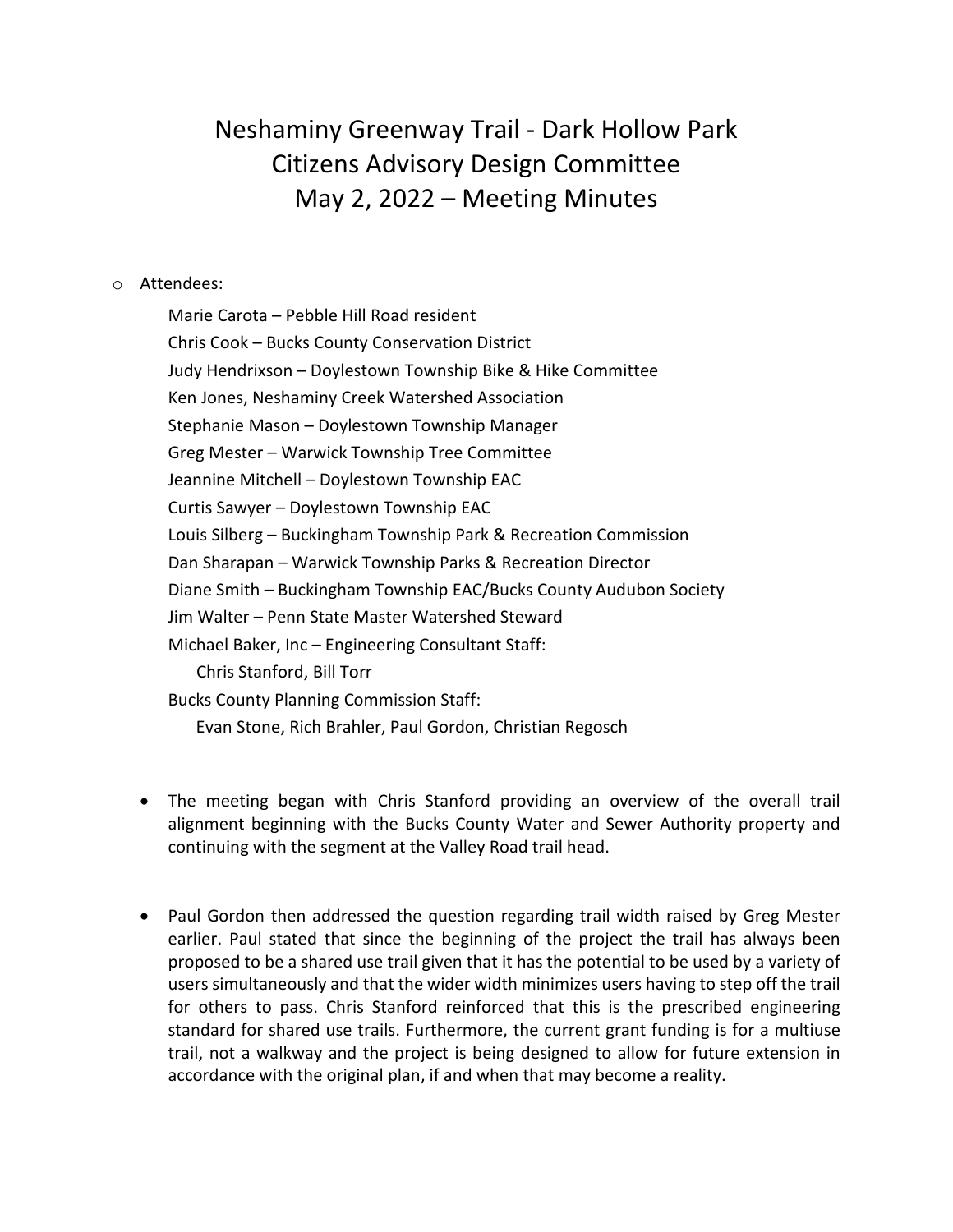- Greg Mester then inquired about the possibility of including resting areas/islands with benches so that trail users can sit and enjoy the creek views. It was agreed that in addition to the proposed ones at the terminating points of the trail, that the inclusion of additional seating areas would be explored. Stephanie Mason mentioned that these types of projects are well-suited for Eagle Scout projects and/or an opportunity to raise funding via honor/memorial benches.
- Chris Stanford continued his discussion of the trail including descriptions of many features proposed along the trail including:
	- o The avoidance of several large trees as identified by the tree survey
	- o The flagging of wetlands during the design process which helped minimize intrusion of the trail into these sensitive areas
	- $\circ$  The use of three 50' sections of boardwalk for waterway crossings
	- $\circ$  Improvements to the heavily eroded drainage channel on the BCWSA property
	- o The inclusion of a rain garden at the Valley Road trail head to help filter runoff from the parking lot
	- o The inclusion of pollinator garden, as well as a kiosk featuring environmental education materials on one side and trail information on the other.
- Judy Hendrixson inquired as to the length and type of fencing proposed on the BCWSA property and its proximity to the trail. Chris indicated that there would be 400 feet of 4 foot-high black coated chain link fencing along the driveway and that some of the existing fencing in proximity to the treatment plants would be relocated/replaced as discussed with and agreed to by BCWSA.
- Marie Carota and Jeannine Mitchell then questioned the inclusion of the rain garden and pollinator garden at the Valley Road trailhead indicating that both would get washed away during a significant storm event and/or would not function as proposed. They indicated that the money would be better spent on providing additional tree and shrubs with solid root structures.as well as the size of the proposed parking lot, noting that it was larger than the existing area. Jeannine stressed that this is not a garden and would prefer restoration of the existing natural area versus creating a garden that doesn't fit within the context of the project. Diane Smith also questioned the placement of the pollinator garden indicating that to be successful, they require more sunlight than would be provided by the parking lot. It was agreed that moving the garden uphill near the farm field area would make more sense and that versus it being a garden, consideration should be given to making it more of a grassland/meadow area.
- Marie also questioned the size of the parking lot noting that it was larger than the existing parking area and would result in the removal of trees. Chris Stanford agreed that the parking lot was larger to accommodate both turning movements and the ADA required parking spaces. He then discussed the tree replacements proposed in that area.